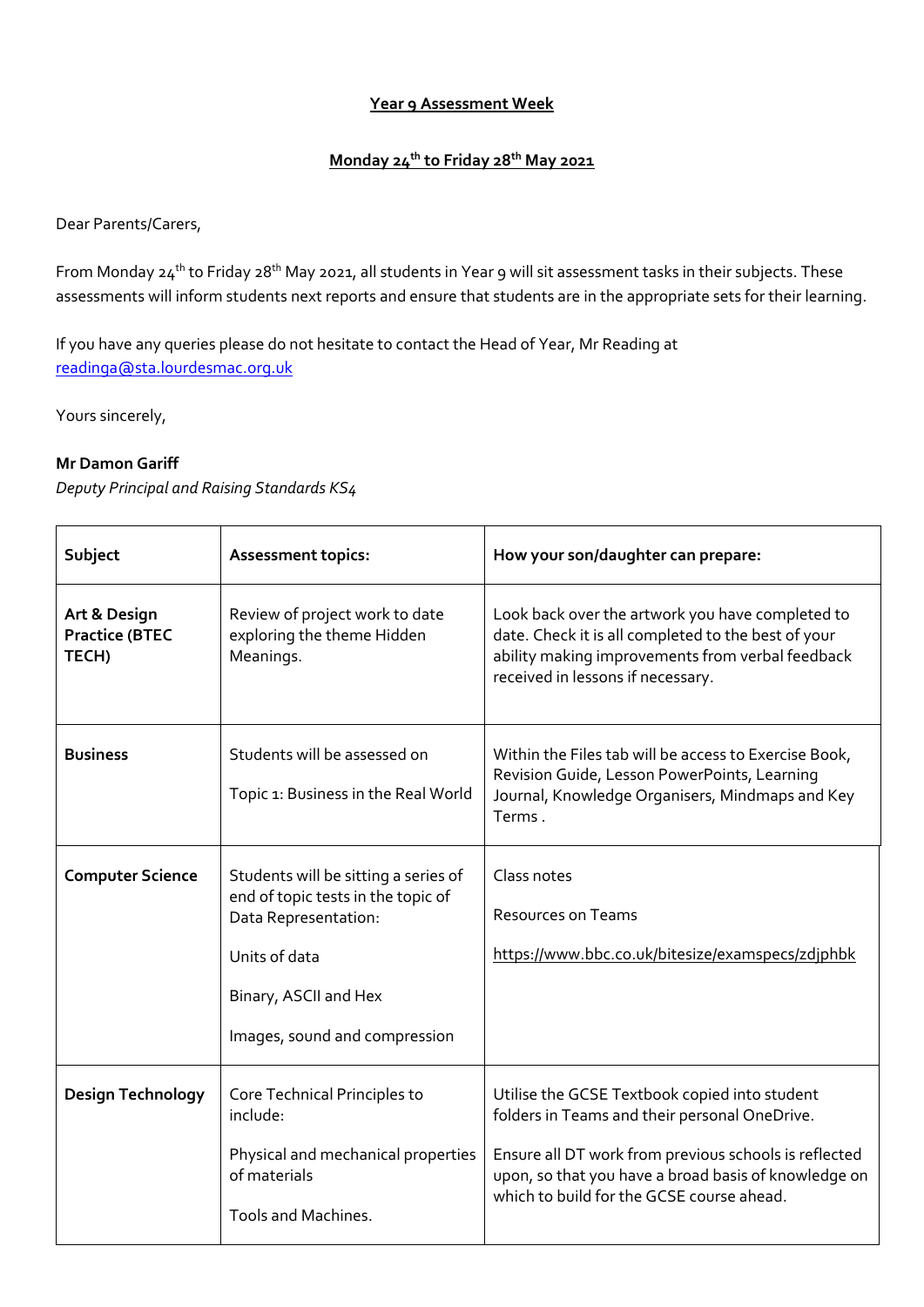|                                                                      | Making processes.                                                                                                                              | Students will answer a series of multiple-choice<br>questions.                                                                                                                                |
|----------------------------------------------------------------------|------------------------------------------------------------------------------------------------------------------------------------------------|-----------------------------------------------------------------------------------------------------------------------------------------------------------------------------------------------|
| Drama                                                                | Practical performance of<br>Monologue and Portfolio Task                                                                                       | Students will write a monologue and perform this.<br>They will complete reflections in their Portfolio of<br>their writing process and evaluation of performance                              |
| <b>Engineering (BTEC</b><br>TECH)                                    | Responding to an engineering<br>brief.<br>Physical experimentation and data<br>analysis.                                                       | Utilise the BTEC Textbook copied into student folders<br>in Teams and their personal OneDrive. Video in<br>Teams - Responding to an engineering brief located<br>in Class Materials > Videos. |
| <b>English Language</b>                                              | Creative writing assessment -<br>students will be given<br>an image and a statement (choose<br>one) to inspire a piece of creative<br>writing. | Use your Female Voices booklet from lessons,<br>alongside your extended writing on Dystopian<br>Literature (on Teams) and the Shakespeare project<br>to revise creative writing skills.       |
| <b>English Literature</b>                                            | No Assessment                                                                                                                                  | No Assessment                                                                                                                                                                                 |
| <b>Enterprise &amp;</b><br><b>Marketing (CAM</b><br><b>NAT CERT)</b> | Students will be completing a Key<br>Term test on LO1-LO3                                                                                      | Within the Files tab will be access to Exercise Book,<br>Revision Guide, Lesson PowerPoints, Learning<br>Journal, Knowledge Organisers, Mindmaps and Key<br>Terms.                            |
| <b>Film Studies</b>                                                  | Assessment based upon the start<br>to Once Upon a Time in the West.<br>Step questions including a 10-mark<br>extended writing question         | Go over key terminology using Moodle and class<br>notes. Also, use the information in your work books<br>to revise.                                                                           |
| French                                                               | Listening and Reading Assessment<br>based on Module 1.                                                                                         | Students will need to revise Module 1 vocabulary from<br>the vocab booklet to prepare for this.                                                                                               |
| Geography                                                            | Nature of assessment:                                                                                                                          | Make use of:                                                                                                                                                                                  |
|                                                                      | Duration - 60 minutes<br>A range of previous exam<br>questions on Resources of the UK,<br>taught this half term.                               | Lesson notes and practice questions in books.<br>Lesson notes are on Teams                                                                                                                    |
| <b>History</b>                                                       | The Reigns of King Richard and<br>King John 1189 - the 1216<br>4 mark describe question                                                        | Make use of:<br>Moodle and contains revision guides, past papers,<br>advice on exam style questions, revision tips and<br>subject content.                                                    |
|                                                                      |                                                                                                                                                |                                                                                                                                                                                               |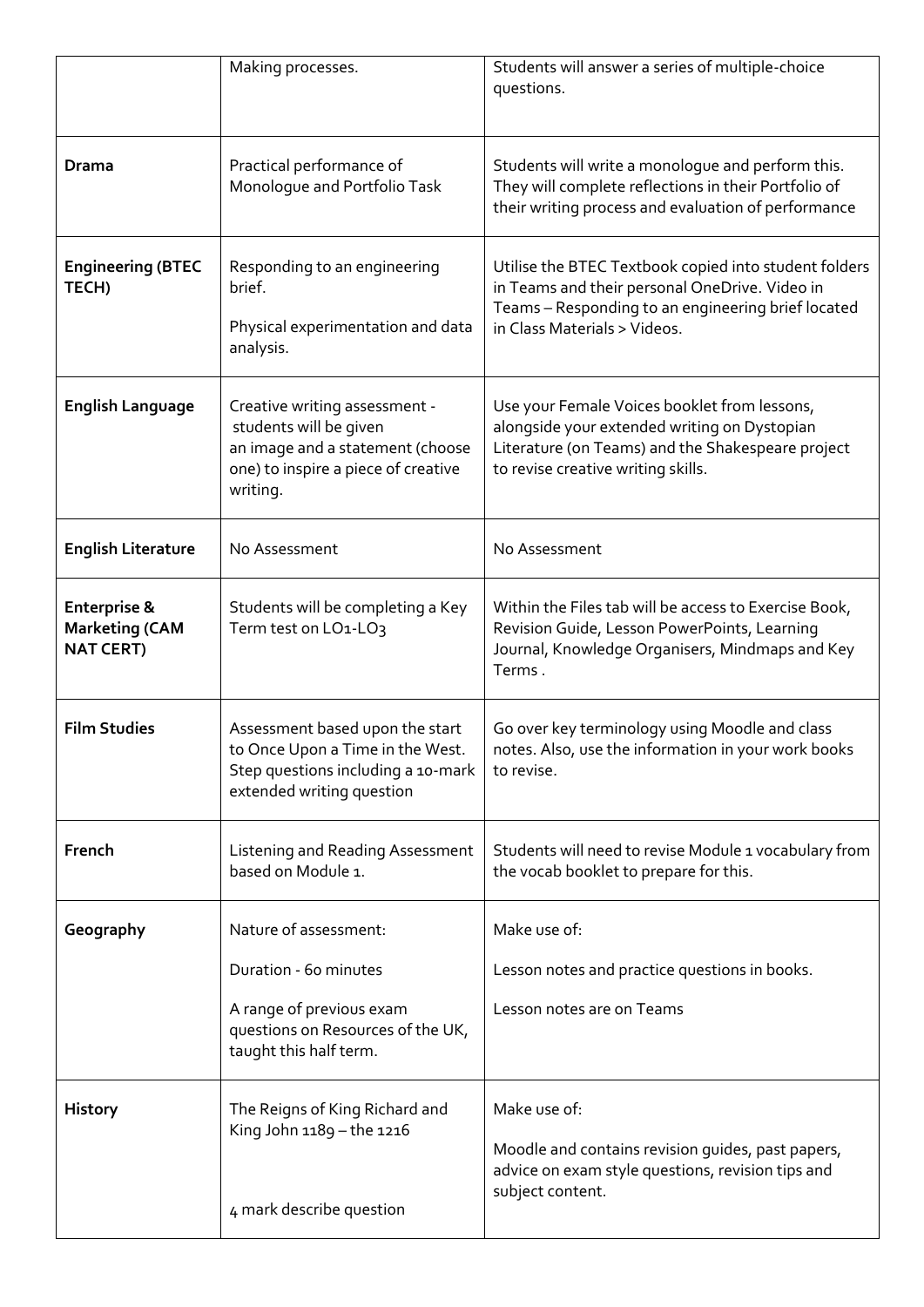|                                                     | 12 mark explain question                                                                                                                     | Class notes.                                                                                                                  |
|-----------------------------------------------------|----------------------------------------------------------------------------------------------------------------------------------------------|-------------------------------------------------------------------------------------------------------------------------------|
|                                                     | 16 mark to how far question                                                                                                                  | Really Good Revision History Podcasts available on<br>iTunes and Spotify.                                                     |
|                                                     |                                                                                                                                              | hutchisonj@sta.lourdesmac.org.uk                                                                                              |
| <b>Hospitality &amp;</b><br>Catering<br>(WJEC VOC)  | Learning objective one mock<br>exam - Job roles, service and<br>working conditions. Practical<br>assessment - Lasagne challenge.             | Use of PowerPoints on Teams and class notes.                                                                                  |
| HSC (Health &<br><b>Social Care) (BTEC</b><br>TECH) | Component 1 Assignment<br>Mrs Humphries - Continuation of<br>Component 1 assignment (PIES -<br>Celebrity)                                    | Make use of:<br>Assignment brief<br>Checklists and writing frames<br>PowerPoints and resources                                |
| iMedia (CAM NAT)                                    | Unit Ro88: Creating a digital sound<br>sequence. Students are continuing<br>with coursework.                                                 | Classroom notes<br>Teams resources                                                                                            |
| <b>Maths</b>                                        | There will be a single Non-<br>Calculator paper taken in exam<br>conditions in the Sports Hall.                                              | Make use of:<br>Exercise books - work done in Year 9 so far.<br>mathsgenie.co.uk to revise specific topics                    |
|                                                     | Students will need a pen, pencil,<br>ruler, protractor and compasses.<br>It will be a full paper worth 80<br>marks, so ANY topic may appear. | Corbett Maths website<br>Maths Watch revision materials<br>Topic lists will be confirmed by teachers before the<br>exam time. |
| <b>Music</b>                                        | Practical assessment of<br>composition work progress.                                                                                        | Continue to develop group composition work.                                                                                   |
| PE                                                  | Mr Murphy's Group - Skeletal<br>System<br>Mrs Allcotts Group - Muscular<br>System                                                            | Make use of:<br>Personalised Learning Checklists for this topic.<br>Work in folders<br><b>TEAMS</b><br>Past exam questions    |